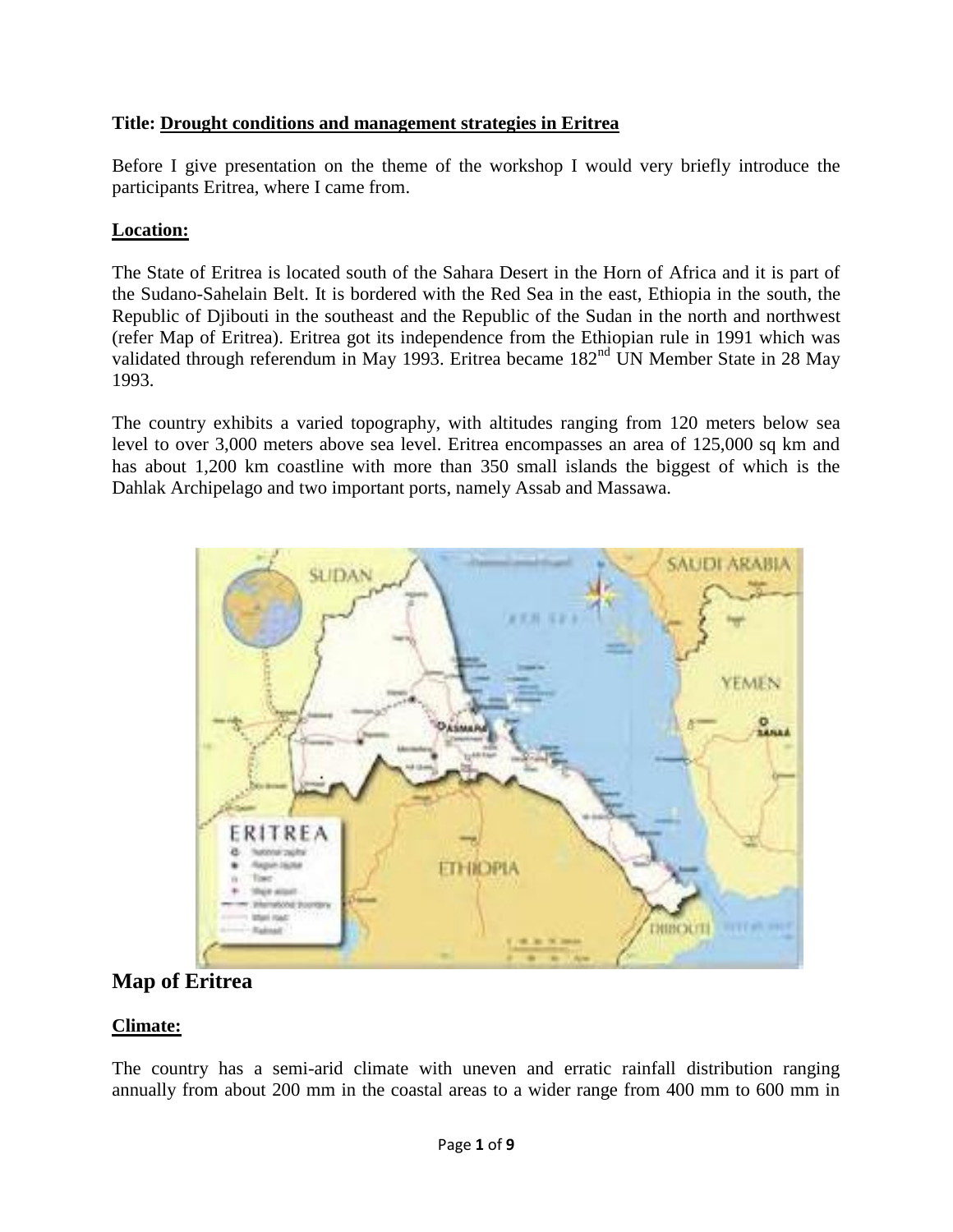the highlands and in the western lowlands. In some spots, for example, in the Green Belt area annual rainfall may reach up to 1,000 mm. There are two major periods of precipitation; the main rains locally know as '*Kremti',* covering both the Western Lowlands and the Highlands are from mid June to mid September and the other rainy season locally known as '*Bahri'* or Coastal rains falls from October to February covers the Eastern Lowlands. The Highlands also receive small rains locally known as '*Asmera'* which lasts from February to March.

**Vegetation**: A century or so ago 30% of the Eritrean land mass was covered with forests and other types of vegetation. However, because of many interrelated biotic and abiotic factors such as deforestation (tree cutting for expansion of agricultural land, firewood, traditional house construction, urbanization, etc) about 1% of its land mass is currently covered with woodlands and scrublands.

Administratively the country is divided into six *zobas* (regions) and each in turn is divided into sub '*zobas'*. Agro-ecologically Eritrea is divided into six zones. The Western Lowlands bordering Ethiopia and the Sudan comprise of an area with extensive plains through which the major Eritrean rivers flow. This area is mainly inhabited by pastoralists. The Western Lowlands are divided into the Northwestern Lowlands which receive annual rainfall ranging from 200 to 500 mm and support smaller livestock population of small ruminants and camels and the Southwestern Lowlands which get an annual rainfall of about 500 mm. This region supports high number of livestock population and most of the cattle population is found in his area.

The Eastern Lowlands comprises of coastal plains which extend along the Red Sea Coast. Most of these areas are too arid for intensive crop production except for small stripes of land which are cultivated through rain fed-cum-spate irrigation and is inhabited by pastoralists, agro-pastoralists and sedentary farmers rearing livestock and practicing crop husbandry including vegetable production. Most of their livestock reared here are small ruminants and camels.

The Central Highlands comprise of the central plateau which is frequently interrupted by mountain ranges and deep gorges. The dominant agricultural activities in this area are small scale mixed farming i.e. crop cultivation and livestock rearing.

**Population and economy**: Though population census was not done the population is estimated to be 3.5 million composed of nine different ethnic groups, namely, Afar, Bilen, Hidareb, Kunama, Nara, Rashida, Saho, Tigre and Tigrigna. The population follows Christianity and Islam religions that live in harmony.

The country's economy largely depends on agriculture, with majority of the population engaged in subsistence farming and agro-pastoralist for livelihood, rendering them vulnerable to the negative effects of climate variability and its consequent results.

Exposure to climate variability and extremes, most particularly drought, poses substantial risks. In rural communities, Community-based sustainable livelihood (SL) and environmental management (EM) measures have been implemented to build resilience to the stresses of drought and other climate variations and extremes. These measures build resilience and adaptive capacity that lessen the vulnerability of rural communities of Eritrea to future climate change. Research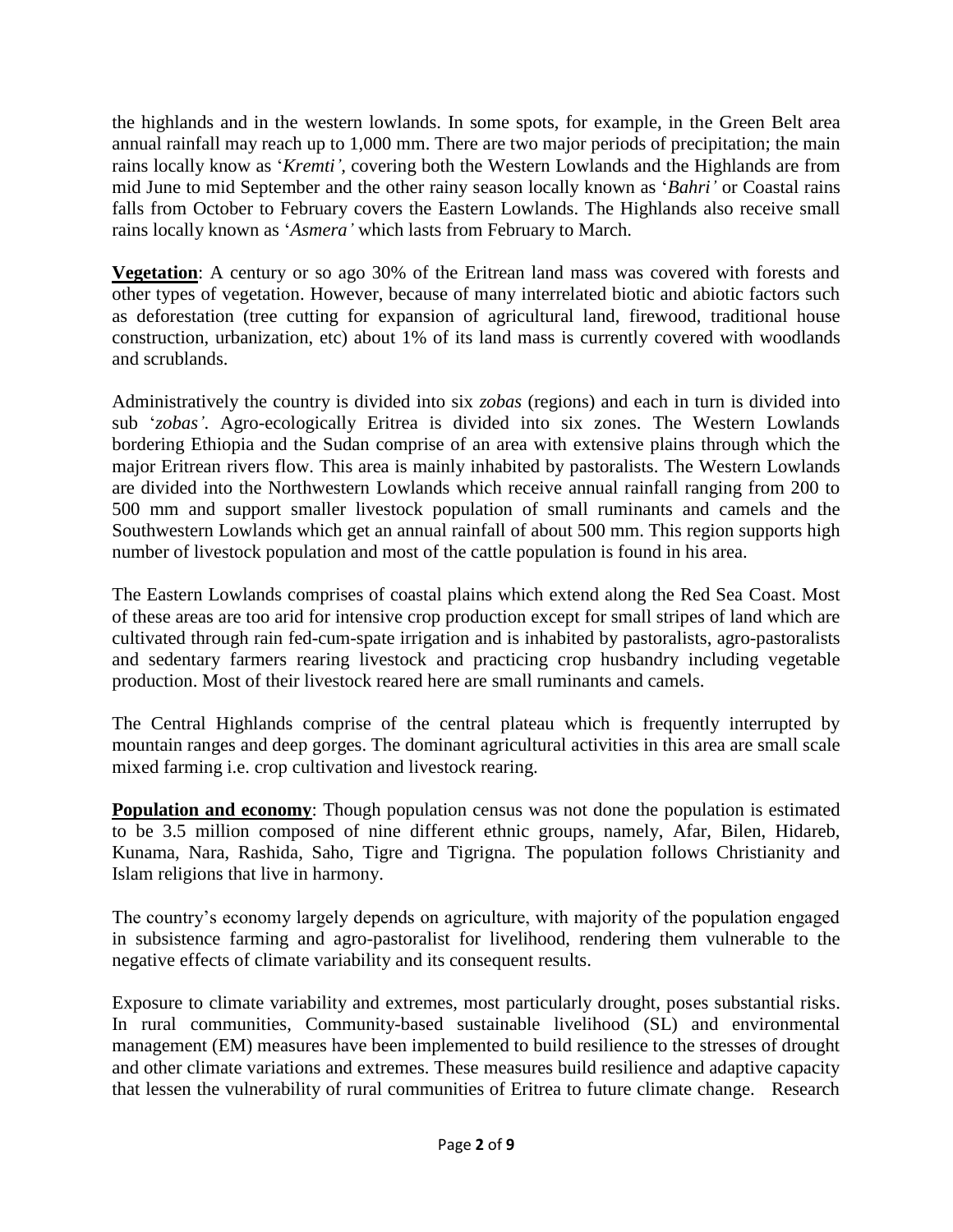methods based upon a sustainable livelihood conceptual framework is being developed and applied in case studies in Eritrea to evaluate the performance of sustainable livelihood and environmental management measures for building resilience to today's climate-related shocks and for their potential for reducing community vulnerability to future climate changes.

I. **Background:** Describe briefly the general state of drought in the country focusing on recent years (the last 10 years) and covering statistics, duration, magnitude, impacts; vulnerable sectors and layers of the population, etc. **(Maximum 350 words)**

Climate change and drought are both an environment and a development issue. This is critical in Eritrea where the poor are the most at risk from the increased variability and volatility in weather patterns. One of the key climate-related vulnerabilities of Eritrea's economy is its heavy dependence on rain-fed agriculture which depends mostly on the monsoons. Monsoon rain analysis reveals that some part of the Eritrea's land mass is hit by drought periodically.

Drought threatens the existing cultivation of traditional rain-fed lands, mechanized and agropastoralist groups in the semi-arid areas of Eritrea.

Though detailed research has not been done on climate scenario it is expected that average temperatures will rise significantly relative to baseline expectations. Projections of rainfall under climate change conditions also show sharp deviations from baseline expectations. Results from some of the models show average rainfall decreases during the rainy season. While in certain respects, the country is quite exposed to the potential impacts of climate change, it is simultaneously poised to undertake proactive steps that can preempt certain negative impacts, mitigate others, and enable the country to adapt to a changing climate. In response to these challenges, Eritrea has been actively seeking to promote domestic sustainable development policies, by engaging in international environmental processes, facilitating strategic research, employing preventive measures and monitoring mechanisms, enabling ground-level sustainable livelihood development work, and strengthening its human and institutional capacity.

- II. **Drought monitoring and early warning systems**: Describe the available drought monitoring systems, including temperature, water, soil and socioeconomic indicators that are used to characterize drought magnitude; evaluate the capacity and adequacy of meteorological and hydrological institutions and networks and describe their role and their linkage to drought management. **(Maximum 350 words)**
	- 1. **Meteorological data collection and analysis:** There are several meteorological stations in Eritrea that record rainfall, temperature, wind direction and velocity. The data collected from these stations are analyzed and synthesized and are used for monitoring purposes.
	- 2. **General health statistics:** In drought prone areas temporary vaccination, sanitation and feeding programmes and mobile clinics are established. General health data which includes body weight, disease type, intensity and frequency are collected and analysed and compared with baseline data. These are good indicators for the drought impacts.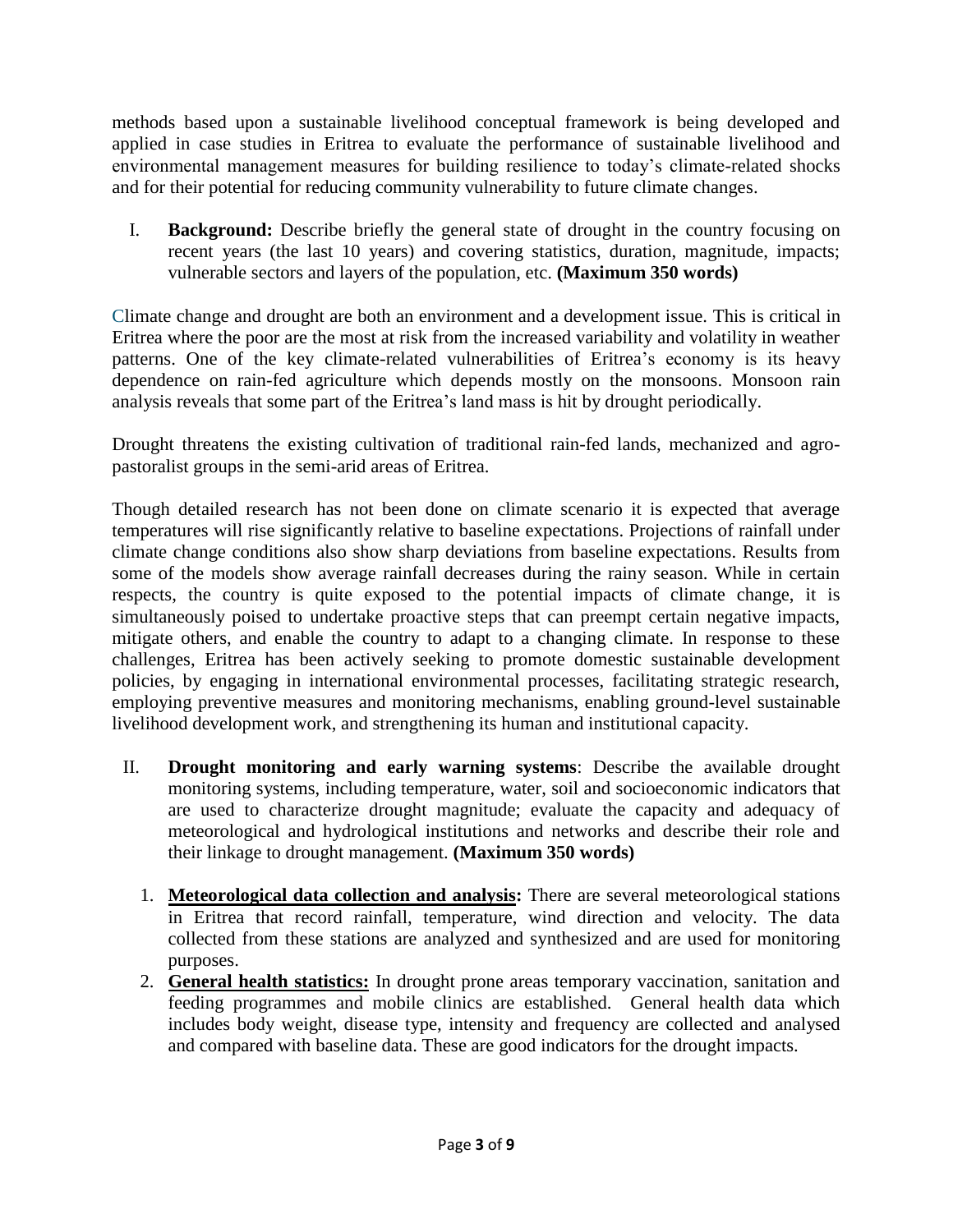- 3. **Exchange of information:** There is monthly exchange of meteorological report with neighbouring countries which assists in monitoring and evaluating and forecasting weather conditions. The information obtained enables to take preventive measures.
- **4. Early warning system**: In the Ministry of Agriculture there is an office that deals with different aspects of early warning systems. The office collects meteorological data, produces maps showing current weather conditions and predictions. The Office has linkages with regional early warning systems where it gets necessary information from the regional countries; and reciprocally the office provides information to these countries.
- 5. **Public awareness:** The information collected by the office of the Early Warning System is made public through arranging training sessions, the mass media (newspaper, TV and radio), using audio-visual means and distributing brochures, pamphlets, etc in order to create awareness to the public in general and the farming communities in particular where they take necessary precautions to prepare themselves against any problems that may happen. For example, farmers are advised to level and plough their farm land, to construct soil and stone bunds along their farm lands to conserve soil moisture and to collect their harvests on time and make proper stores for their harvests.
- III. **Vulnerable assessment:** Indicate the most vulnerable sectors of the economy, if possible in the order of most to least vulnerable, focusing on water resources shortage and their impacts on various uses (drinking water supply, industry, agriculture and food production, fisheries, environment, etc.) as well as on the society at large. Describe the most vulnerable groups of the society, such as small farmers, the youth, women, or other special (**Maximum 400 words**)

Drought is one of the world's major natural hazards which occur in almost every climate region and periodically impacts nations and livelihoods around the world. It affects millions of people and causes significant economic and ecological damage. Droughts are considered to be the most far-reaching of all natural disasters. Because each location is unique, the number of people affected by drought and the types of effects experienced will vary by region. In developing countries, however, drought ranks as the single most common cause of severe food shortages and its consequent results and is regularly listed as a cause in the majority of food emergencies.

To reduce the societal vulnerability to droughts, a paradigm shift, from the currently predominant crisis management to a risk management based approach, is needed. Drought risk management seeks to increase societies coping capacities and resilience to droughts, by focusing on drought preparedness and mitigation measures that start working on the onset of droughts, prior to the culmination of drought effects in disasters. Over the past decades, much progress has been made in the scientific field of drought monitoring. Likewise, risk based responses and coping strategies have evolved, which can help reduce the impacts of droughts.

It is clear that climate change will, in many parts of the world, adversely affect socio-economic sectors, which include water resources, agriculture, forestry, fisheries and human settlements, ecological systems and human health. Developing countries are the most vulnerable.

The following are the most vulnerable sectors of the economy.

## 1. **Agriculture Sector**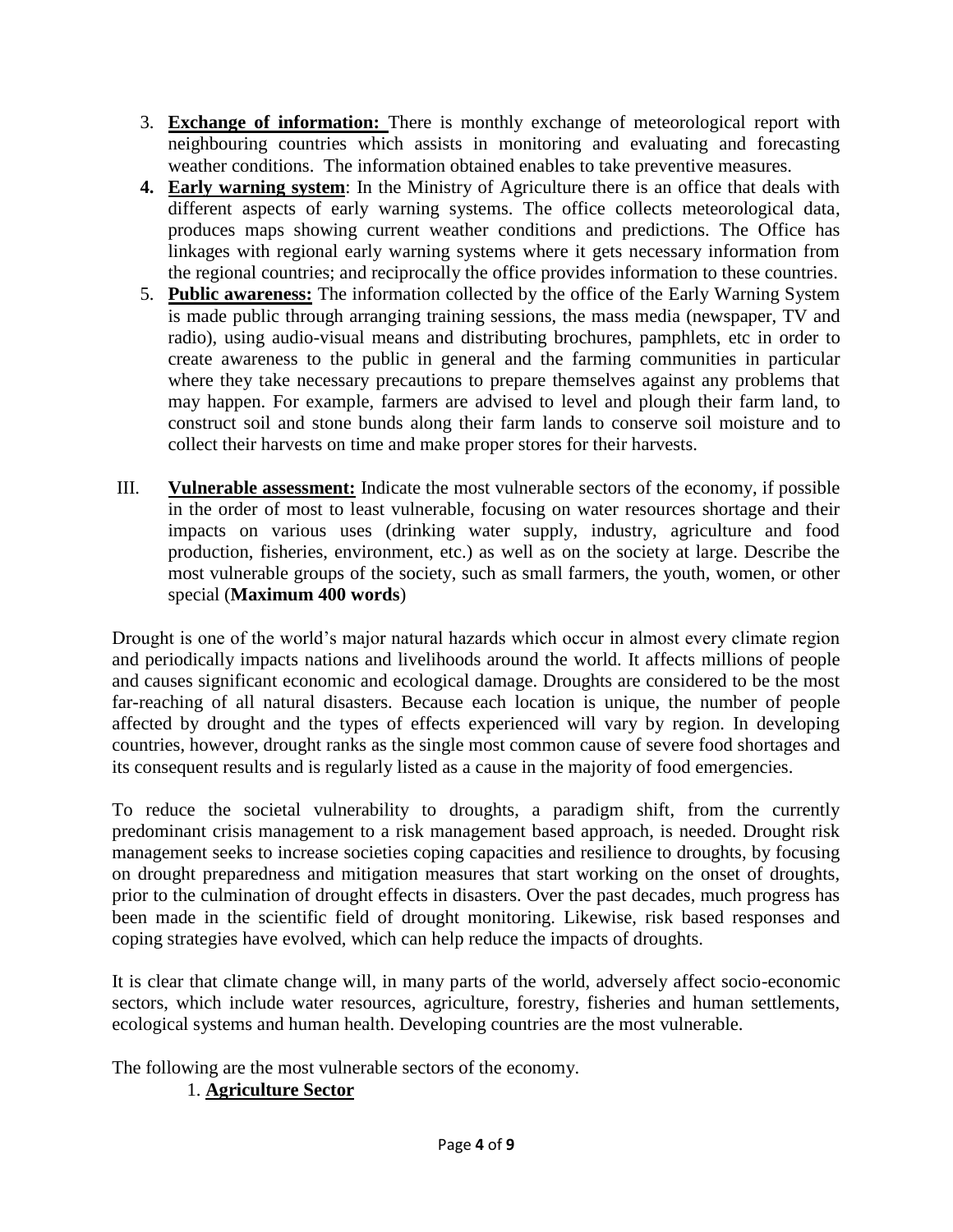Key drought vulnerabilities for crops include crop loss from lack of precipitation or insufficient irrigation, and possible damage to crops due to reduced quality of irrigation water. The livestock sub-sector focuses on impacts to grazing cattle, which can be vulnerable to drought due to limited forage availability

## **2. Energy Sector**

#### **Subsectors Mining and Power Generation**

Thermoelectric power plants can be impacted by inadequate water supplies and increased cost of water during drought. Hydropower generation capacity decreases as reservoir levels drop.

Mining operations can be impacted by increased costs of water for operations or limited water availability. The energy sector is generally drought tolerant. Power providers and mining operations tend to have very senior water rights and some power.

#### 3. **Water Sector:**

Drought vulnerability depends on the reliability of a water supply system during a drought and the ability to actively respond. Vulnerability can vary greatly based on the following categories: Water supply, water distribution and water demand and adaptive capacity

#### **3. Recreation and Tourism:**

.life Viewing and hunting/fishing/camping

Wild animals may move away from traditional viewing/hunting areas due to lack of water, loss of vegetative cover, and/or heat. Fishing areas can be impacted by lower reservoir and lake levels, decreased stream flow, and fish decline Forced closure of camp sites and surrounding forest due to risk of wildfires and/or hazard trees watering restrictions or if water rights become out of priority due to low stream flows Lower reservoir and lake levels can render boat ramps unusable; and lower water levels can deter potential boaters.

**IV. Emergency relief and drought response**: indicate the types and forms of emergency provided (food, feed, cash/food for work, compensation in cash), the beneficiary sectors and layers of the population as well as the criteria for selection, the response costs, institution(s) managing response; response effectiveness; impact evaluation after drought waves; other as relevant. **(Maximum 350 words).**

The management of drought risk and impacts is largely affected by the government decision making. Government addresses drought issues from multi-objective perspective. Each involved government agency has its own legislative mandates to oversee and implement some of which may affect mitigation, preparedness, response, or recovery related to drought. To implement the multi-faceted objective all concerned ministries, agencies and organizations synergise and harmonize their efforts to reduce drought impacts.

During periods of drought depending on the intensity and severity of the drought necessary drought responses are provided to the affected individuals which include, among other things,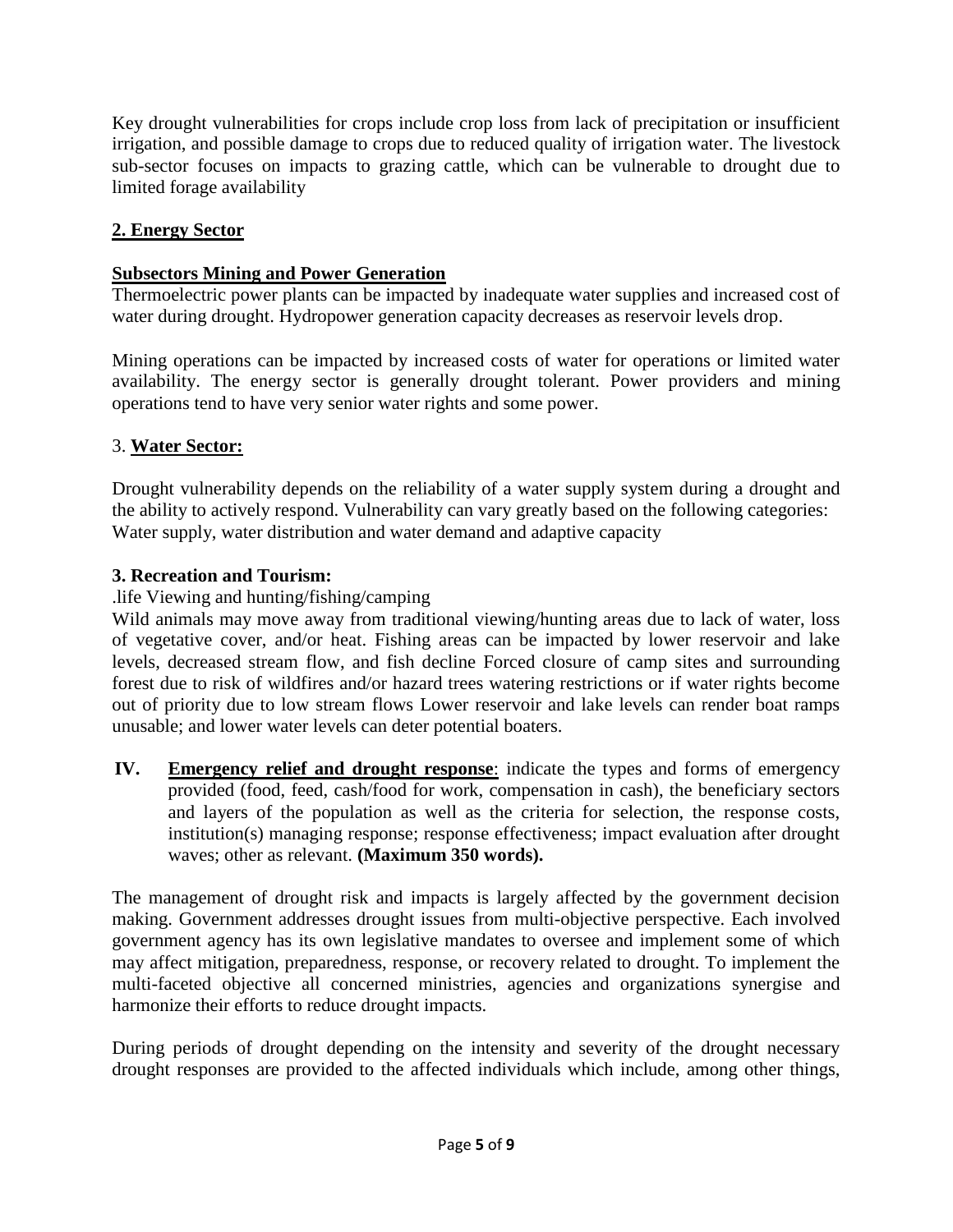the provision of medication, training and training materials, feeding programmes, clothes, shelter, small ruminants for example goats and improved agricultural inputs.

## **V. Practices to alleviate drought impacts**

List the main measures and practices applied by the government and other supporting institutions including NGOs private sector, prior to or during drought in view of reducing drought impacts. (Maximum 200 words).

Several community-based and owned interventions to alleviate drought impacts are being carried out in Eritrea. The following is a list of the major practices:

- 1. **Five year (2014-2018) Strategic and Development Plan**: The MoA has developed a five-year Strategic and Development Plan which incorporates drought mitigation and adaptation measures to be undertaken by extension agents and land users. These interventions are meant develop and increase drought resilience. These interventions are based on risk management approaches as opposed to crisis management approaches.
- 2. **Awareness raising:** the government strengthens and develops awareness of the public in general and land users in particular on the effects of drought through arranging training sessions, workshops/seminars and the mass media. These practices are very indispensable in raising the public and land users' awareness.
- 3. **Strengthening early warning system**: As mention in this report the Ministry of the Agriculture is strengthening the office that deals with early warning system technically, financially and with human capacity.
- 4. **Strengthening of meteorological stations:** the capacity of the existing meteorological stations is being strengthened and new stations are being established which will enable to collect more meteorological data.
- 5. **Evading drought:** Transhumance, or the seasonal migration of livestock, has long been recognized as an effective means of evading unfavorable climatic effects, such as drought, whereby moving domestic livestock across a landscape allows maximum forage use across a variety of climatic regimes and events. This climate-driven lifestyle is effectively used by lowlanders and highlanders from time immemorial, although at present constrained by land ownership patterns and influenced by social norms and current agricultural practices. Transhumance is characterised by yearly movement cycles of livestock, following seasonal shifts in resource availability, coupled with variants in pattern associated with climatic events such as years of drought. A reduction in rainfall or even smaller scale shifts in the timing of rainfall can result in ecosystem responses such as switches from grass to shrub-cover dominance or the failure of annual plant production. Resource fluctuations are effectively evaded by following various well-established transhumance routes. The entrenched nature of the transhumance routes followed by pastoralists, attests to a familiarity with resource variability and evasion during times of scarcity.
	- 6. **Improving crop production and productivity/unit area using integrated technologies:** To improve production and productivity per unit area contact/exemplary farmers are provided with improved crop, livestock, and forage varieties. The farmers will give back certain amount of the harvest which will be redistributed to other farmers. This cycle continues and production and productivity increases annually. The system increases drought resilience. They are also advised to construct physical soil and water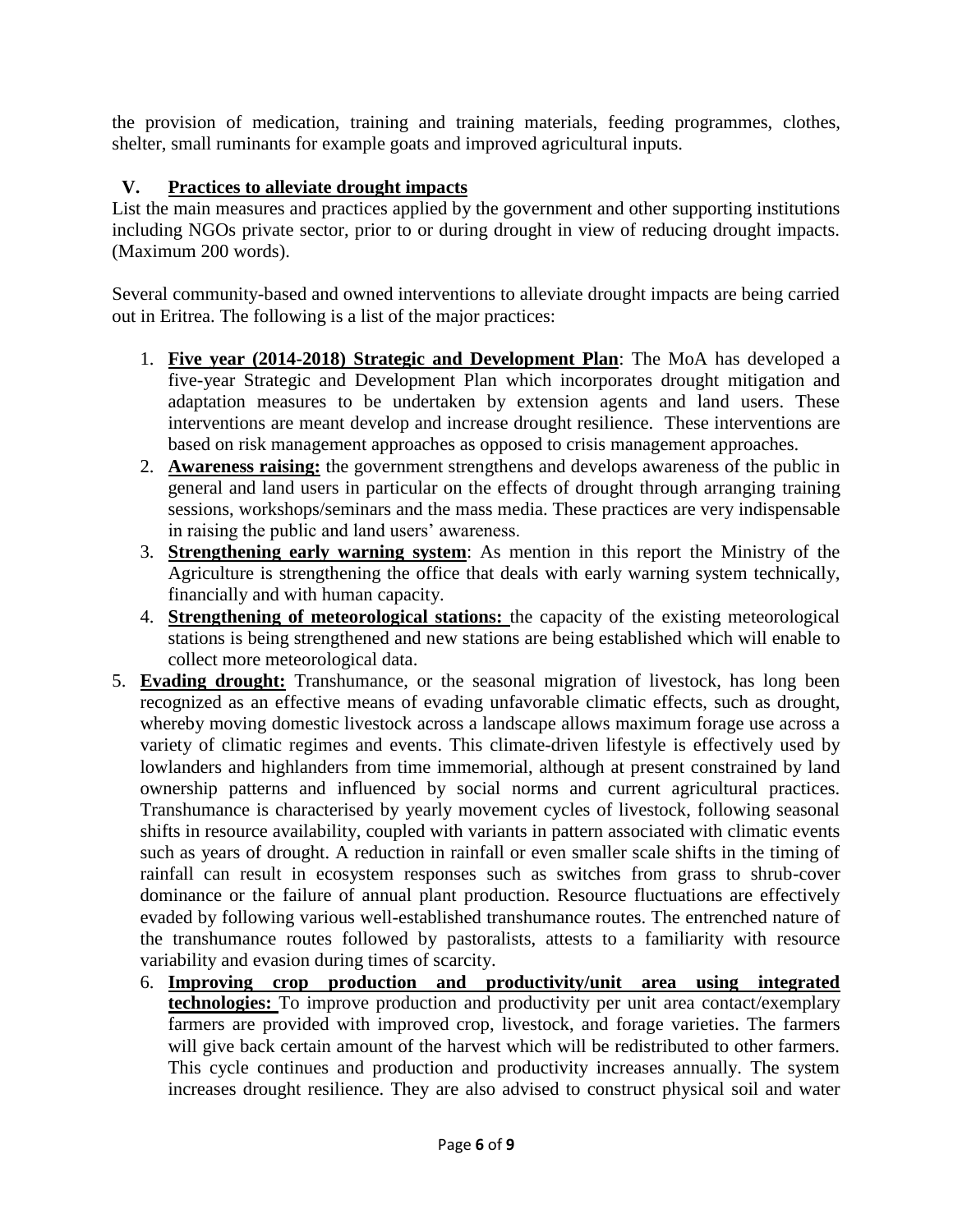conservation structures and practice conservation agriculture techniques. Currently this approach is found promising.

- 1. **Construction of soil and water conservation structures/drylands agriculture:** Farming communities and other land users led by the Villages Development Committee of each Administrative *Kebabi* construct physical soil and water conservation structures such as terraces, gully plugging and check dams along denude and eroded hills, soil and stone bunds along farmlands, and in school compounds to protect erosion and to conserve soil moisture. These activities are coupled with planting of different multipurpose tree species.
- 2. **Summer campaign:** In Eritrea schools are closed during the rainy season (June-September) during which high school students (Grades 10-11) go to the countryside and carryout construction of physical soil and water conservation structures coupled with planting of multipurpose tree species in eroded hillsides and along farm lands; they also assist farmers in land preparation that would play a positive role in drought resilience. The summer campaign activities have been carried out every year since 1994 and commendable achievements have been undertaken with positive impacts on environment and livelihoods.
- 3. **Green Clubs:** All schools in Eritrea have established Green Clubs where students construct physical soil and water conservation structures coupled with tree planting in their school compounds and surrounding areas. Each student plants trees and manages them properly. This practice plays a positive role in increasing drought resilience. Currently churches and mosques are initiating the formation of green clubs.
- 4. **Strengthening of Sustainable Land and Water Management Forum:** SL&WMF is established. This Form has three levels. The first level comprises concerned ministers that deal with land, water, environment, marine resources, mines, energy, forestry, wildlife, agriculture, human welfare and social affairs, etc. The second level comprises director generals of the above mentioned ministries/organizations/agencies while the third level is made up of senior experts. This structure is replicated in all zobas (regions) and sub zobas and administration kebabis (two to three villages are clustered to form an administrative kebabi). The Forum discusses issues related to the management of natural resources and drought mitigation and adaptation measures.
- 5. **Construction of water reservoirs:** In Eritrea there is a motto which says 'Let's conserve any drop of water for immediate and future uses'. To this effect, ponds, dams, roof water harvesting structures are constructed annually. To reduced soil erosion and increase the life span of these water reservoirs the surrounding areas (watershed areas) are treated through the construction of physical soil and water conservation structures coupled with planting of multipurpose tree species.
- 6. **Development of ground water:** wells are developed.
- 7. **Development of irrigation systems:** To supplement rain fed agriculture different types of irrigation systems such as spate, mixed pressurized irrigation system, furrow and surface irrigation systems and irrigation from wells, dams, micro-dams, etc are being practiced.
- 8. **Introduction of a package system:** the Ministry of Agriculture is introducing a package system where farmers get one cow, 25 one-month old vaccinated chicks along with one month feed, a variety of improved vegetable seeds, forage seeds and 20 tree seedlings to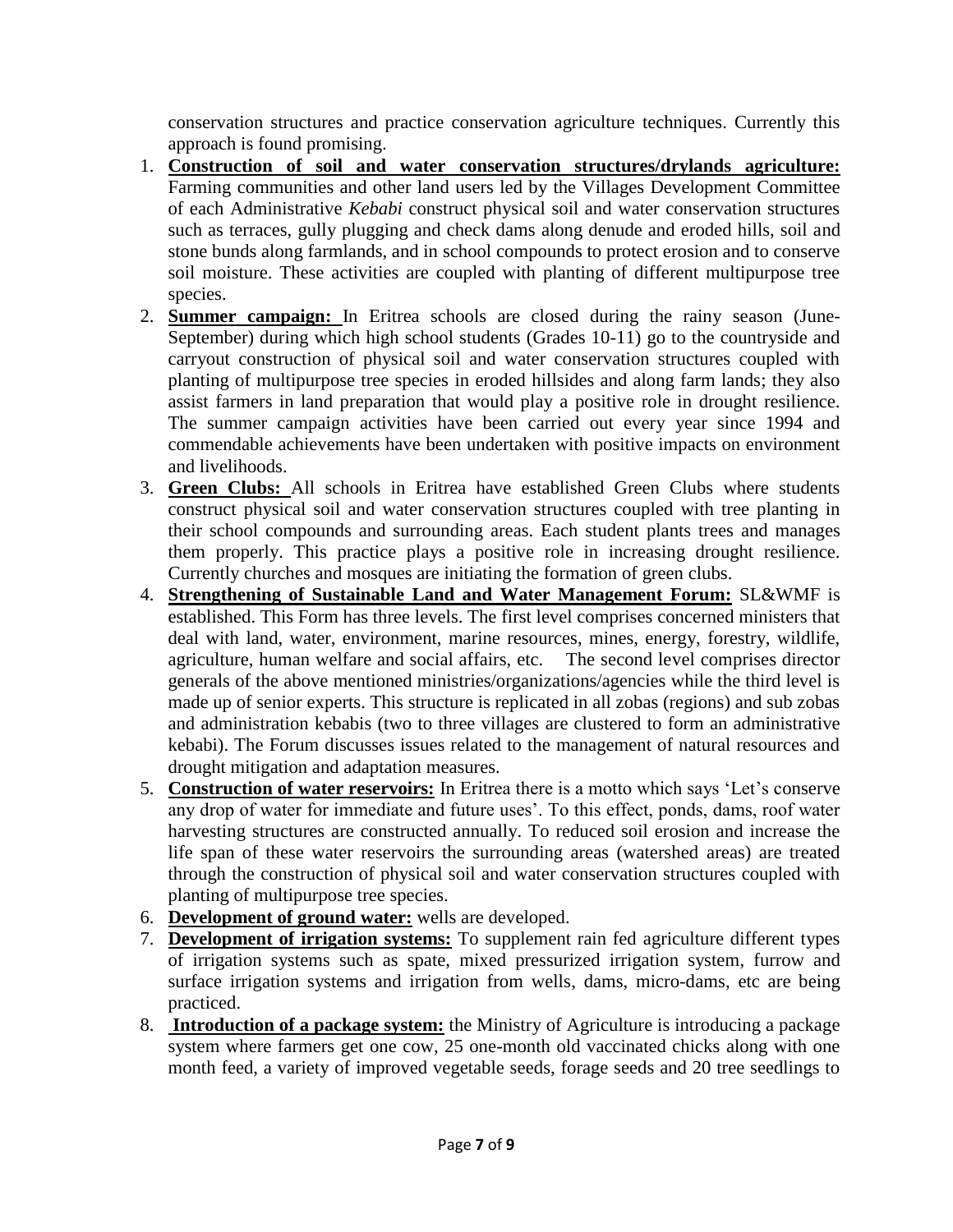be planted around their homesteads for firewood. The package system has many positive impacts as compared to the piecemeal system practiced earlier.

- 9. **Provision of credit and subsidized agricultural inputs:** The Small Scale Marketing and Credit Enterprise, an autonomies enterprise lends cash to poor women headed families at a very low (nominal) interest rate as compared to the cash borrowed from other lending agencies such as the Commercial Banks of Eritrea. The beneficiaries use the cash borrowed to improve their livelihoods. The repayment turnover is very high. IN addition to lending cash money these enterprises provide improved agricultural input at very low cost. These intervention increases agricultural production and productivity which has a positive function in increasing drought resilience.
- 10. **Establishment of community-based shops**: There are community run and owned shops. These shops sell improved agricultural inputs such as farm tools (pick axes, sickles, inorganic fertilizers, vegetable seeds, etc to farmers at a very low price as compared to other private shops. These shops play a very positive role in boosting agricultural yields which increases drought resilience.
- 11. **Establisjemnt of enclosures:** enclosures are areas delineated for grazing. To reduce erosion and to increase biodiversity physical soil and water conservation structures are constructed coupled with tree planting and broadcast sowing of grass and forbs species. Grass for livestock feed and house constriction is removed from such enclosures through the cut-and-carry systems is removed from these enclosures. Except for lactating cows, sick animals and plough oxen, enclosures are closed for grazing for a certain period of the year which allows them to increase grass availability. This system of management improves drought resiliencies.
- 12. **Storage and proper utilization of crop residues:** In rural Eritrea livestock are fed with crop residues like sorghum and maize stocks, hay and straws during most of the year especially during the drought periods. The extension agents of the Ministry of Agriculture advice the farming communities to prepare and store these crop products properly so that they are not damaged by rain or lose their nutrition values.
- 13. **Exchange of information:** information on climatic data are collected, analyzed and shared with other countries**.**
- 14. **Participating in international forum/workshops/seminars:** experts of different disciplines participate in international workshops/seminars and short to medium courses on drought and drought related topics. This enables experts to increase their know-how and skill on drought management

**VI. The need for knowledge and skills on drought management**: Specific capacity gaps on the drought management by individuals or institutions dealing with drought management; level of knowledge and skills urgently needed (prioritize the needs). (Maximum 200 words) At the Ministry level (headquarters and *zoba* levels)

- 1. **Technical support**: there is a need to upgrade the skill and know-how of staff working in meteorological data collection and analysis. Hence support in this area is needed.
- 2. **Material support:** The early warning system at headquarters level is ill-equipped. There is need to equip it with the necessary materials. The system should be replicated in the six zobas which need technical and material support.
- 3. **Develop regional and global linkages:** Drought has negative effects on livelihoods of individuals, communities, regionally and globally and should be tackled in an integrated